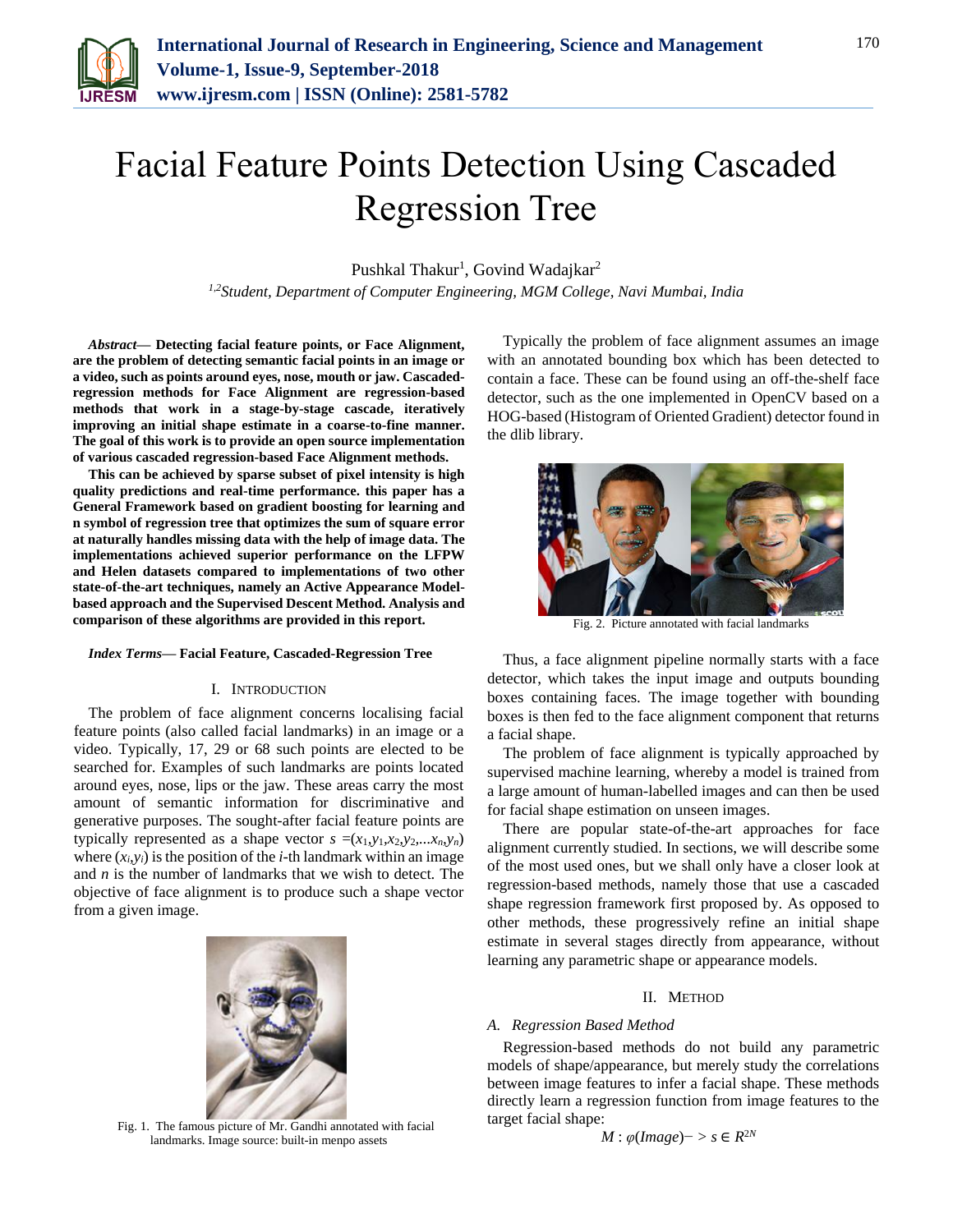

Where *M* is the model,  $\varphi$ (*Image*) is a function which extracts features from an image instance and *s* is the resultant facial shape. Examples of generally used features include pairwise pixel differences, Haar-like, SIFT or HOG features. There are various face alignment methods based on regression. As the 3 methods studied in this thesis are all based on cascaded shape regression, we shall study this framework more closely in the following section.

#### *1) Cascaded shaped regression*

Many face alignment methods work in a cascaded framework whereby an ensemble of *N* regressors works in a stage-by-stage manner, which is referred to as stage regressors. This approach was first explored by. At test time, the input to a regressor  $R_t$  at stage *t* is a tuple  $(I, S_{t-1})$  where *I* is an image and  $S_{t-1}$  is the shape estimate from the previous stage (the initial shape  $S_0$  is typically the mean shape of the training set). The stage regressor extracts features w.r.t to the current shape estimate and regresses a vectorial shape increment:  $S_t = S_{t-1}$  +  $R_t(\varphi_t(I, S_{t-1}))$ 

Where  $\varphi_t(I, S_{t-1})$  are referred to as shape-indexed features, i.e. they depend on the current shape estimate.The cascade progressively infers the shape in a coarse-to-fine manner - the early regressors handle large variations in shape, while the later ones ensure small refinements. After each stage, the shape estimate resembles the true shape closer and closer.

#### *B. Face Alignment by Explicit Shape Regression*

The Explicit Shape Regression method by Cao et al uses a cascade of regressors to infer the shape as a whole and explicitly minimises the alignment error over the training data.Each regressor in the cascade returns a vector which is used to update the current shape estimate in an additive manner. To achieve invariance to scale, the shape increment is returned normalised and has to be first transformed before the current shape estimate is updated.

#### *1) Training a stage regressor*



Fig. 3. The average shape

Before the training takes place, the mean shape is calculated out of all training shapes, which is rescaled and centred at the origin. To train a regressor at one stage, each ground truth shape in the training set is first centred at the origin and then aligned with the mean shape using a similarity alignment  $M_{t,i}$ (consisting of rotation and scaling only) that minimises the

point-to-point alignment error between the two. Such a similarity transformation can be found by Generalised Procrustes Analysis.Operating in this "mean shape frame" is necessary to ensure scale-invariance. For a regressor at stage *t*, the (normalised) target shape increment is

 $\gamma t, i = Mt, i \cdot (Si - St, i)$ 

Where  $S_i$  is the ground truth shape of training image *i* and  $S_{ti}$  is the estimate at stage *t*.

The average shape calculated from all training ground truth shapes, normalised and centred at origin. Thus, each stage regressor is trained using tuples  $(I_i, S_{t,i}, y_{t,i})$  where the target variable is the normalised shape difference *yt,i*. The objective of the training is to explicitly minimise the L2 alignment error, which is the same objective that we have at testing:

$$
\sum_{R} ||y_i - R(I_i, S_{i-1})||_2^2
$$
  

$$
\sum_{i=0}^{R_i = \text{argmin}}
$$

To ensure better generalization, the whole training dataset is augmented by perturbing the initial estimates of the initial stage regressor. In my implementations, I performed 20 perturbations of each image. When testing, the current shape estimate is updated at each stage by the regressed normalised shape increment, which is transformed to the global coordinates using the corresponding inverse similarity alignment

$$
M_{t,i}^{-1}: St, i = St, i-1 + Mt, i-1 \cdot Rt(Ii, Si-1)
$$



Fig. 4. A pass through one stage regressor.

A pass through one stage regressor. Each stage regressor extracts shape-indexed pixel difference features from the given image and returns a normalised shape increment. The current shape estimate is updated with the regressed shape increment transformed to the frame of current shape using  $M_{ti}$ <sup>-1</sup>. Source of included photo: LFPW dataset.

## *2) Shape indexed local features*

To ensure invariance to illumination conditions, the features used in each regressor are differences in pixel intensities, extracted from the image based on the current shape estimate at each stage.

The pixel-difference features are extracted locally w.r.t the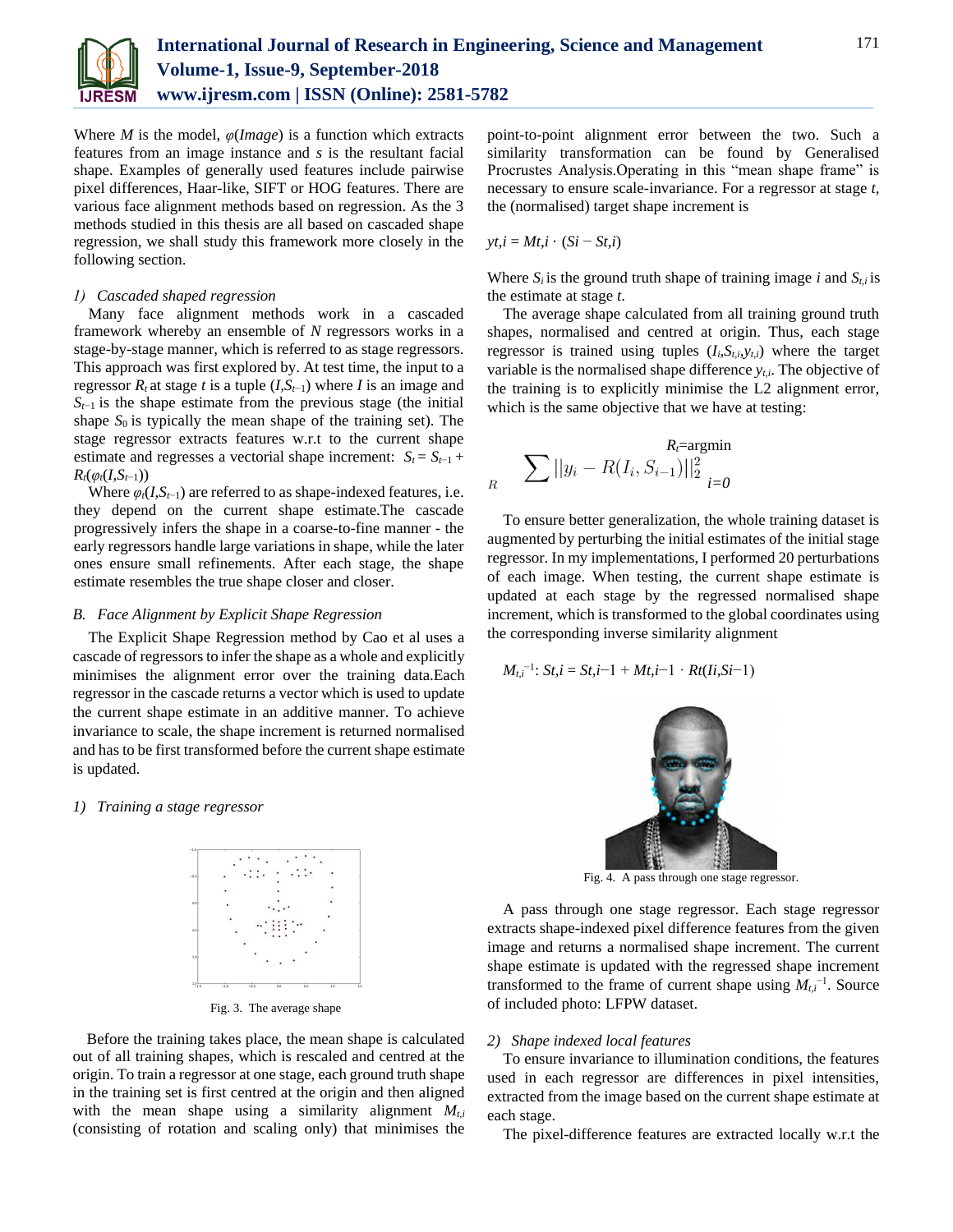

nearest landmark on the mean shape. This makes these features invariant to pose and expression variations. At training time, each stage regressor generates a random set of normalised pixel coordinates indexed relative to the nearest landmark on the mean shape. To extract features from a given image *Ii* with current shape estimate  $S_{t,i}$ , each of the local pixel coordinates  $(x_{l,i},y_{l,i})$  (where *l* is an index of the nearest landmark), is transformed by  $M_{t,i}$ <sup>-1</sup> to global coordinates of the image. The way feature extraction in machine learning problems is done significantly impacts the predictive power of a constructed model. In this case, the reasons for choosing the aforementioned features are as follows:

- Local features close to facial landmarks are more discriminative than global ones.
- Generating pixel coordinates with respect to the mean shape achieves geometric invariance.

Using differences in pixel intensities rather than absolute values achieves invariance to illumination conditions.



## *3) Correlation based features selection*

Ferns are trained using merely a subset of pixel-difference features extracted in the preceding regression level. In fact, ferns use only  $F = 5$  out of  $P^2(P = 400$  in the implementation) features. There are two requirements for the F features selected:

- Features carry as much discriminative information as possible
- Features are as independent to one another as possible

The suggested method is based on calculating the correlation between each feature and the regression targets (ground truth shapes). This is achieved by generating a random unit vector, projecting each target onto it and finding the Pearson correlation coefficient between feature values and lengths of projections.

# *C. One Millisecond Face Alignment with an Ensemble of Regression Trees*

This method outlined in [10] uses a very similar approach to the previous one [9] with a notable difference of using a decision tree as a primitive regressor instead of a random fern.

Thus, in this method, each stage regressor in the cascaded shape regression framework is an ensemble of regression trees (also called a Random Forest). The objective of building a decision tree is explicitly minimising the alignment error in the

least squares sense, which is the same goal as in testing. The training of the decision tree is governed by three rules:

- 1) The optimal split in each internal node of the decision tree is chosen from a random pool of candidate splits s.t. it maximizes the variance reduction in the child nodes.
- 2) Each leaf node contains the mean of all training samples falling into the leaf multiplied by a regularization parameter  $\lambda = 0.1$  in a multiplicative manner.

When choosing splits at internal nodes, rather than performing correlation-based feature selection, a pool of features are selected at random with an exponential prior distribution, biased towards pixel-pairs that are closer together. From this pool, features are further selected to maximize the variance reduction, as stated in point 1.

#### *1) Exponential prior distribution of selected features*

As mentioned in the previous section, the pool of features *θpool* is selected at random. However, as features consisting of pixel pairs that are closer together tend to be more discriminative as of those that are further away, the pixel pairs are sampled from an exponential distribution that favours closer  $\text{pixels: } P(p, p0) = ke - \lambda ||p - p0||.$ 

## III. EXPERIMENT

In our experiments on facial feature detection we used two datasets with annotated faces – the LFPW dataset and the Helen dataset.

LFPW: The Labelled Face Parts in-the-wild (LFPW) dataset consists of 1,287 images collected from the internet. The images contain faces with large variations of facial expressions, illumination, head pose, and occlusions.

HELEN: The Helen dataset contains 2,330 annotated images downloaded from flickr.com website. The face images are of a high resolution, and the provided annotations are very detailed.

We split the LFPW dataset into two parts – one for training and the other for validation. The Helen dataset was used only for testing of the results.



Fig. 6. Facial landmark detection using ensemble of cascaded regressions

To evaluate the accuracy of our method, we used as error measure the point-to-point Euclidean distance, normalized by the distance between the outer corners of the eyes. Facial landmark detection performance was assessed on the 68 landmark point's mark-up scheme. Some images with detected landmarks are shown. Finally, the cumulative error rates were calculated for the Helen dataset.